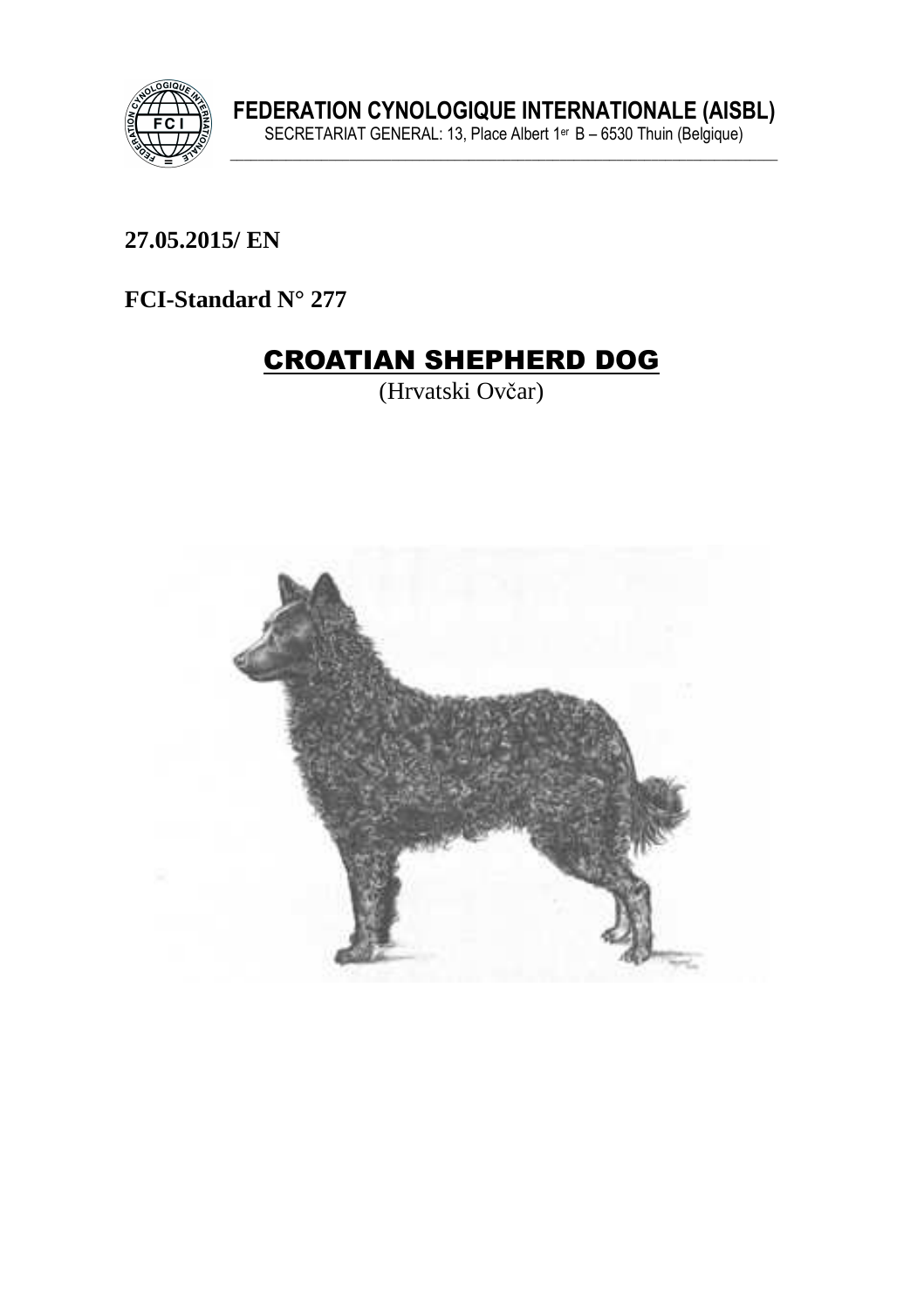**TRANSLATION**: Christina Bailey / Original version: (DE). Revised by Renée Sporre-Willes.

#### **ORIGIN**: Croatia.

### **DATE OF PUBLICATION OF THE OFFICIAL VALID STANDARD**: 03.11.2014.

**UTILIZATION**: The Croatian Shepherd Dog is a breed with combined habits, which means it can be used for herding of livestock as well as a guard dog or companion dog. One hundred years of breeding the Croatian Shepherd Dog in the valley of east Slavonic, near house and yard, have formed a dog well adjusted to all conditions.

**FCI-CLASSIFICATION**: Group 1 Sheepdogs and Cattle Dogs (except Swiss Cattle Dogs). Section 1 Sheepdogs Without working trial.

#### **BRIEF HISTORICAL SUMMARY**:

This breed was most probably developed over several centuries out of the descendants of the so-called "Pfahlbauhund" (*Canis Familiaris Palustris*) in the area of eastern Slavonic, which is a part of the Republic of Croatia. According to the hypothesis in the manuscript of Bishop Petar Bakic in the year 1719, which again refers to an earlier manuscript of the Bishop Petar of the year 1374, immigrants brought this breed into the homeland. Prof. Stjepan Romic started the systematic breeding of the Croatian Shepherd Dog in the year 1935. The breed was first publicly presented at the first state dog show on  $29<sup>th</sup>$  and  $30<sup>th</sup>$  of October 1949 in Zagreb. Dr. Otto Rohr wrote the first breed standard in the year 1951. The standard was published by the FCI on  $31<sup>st</sup>$  of January 1969.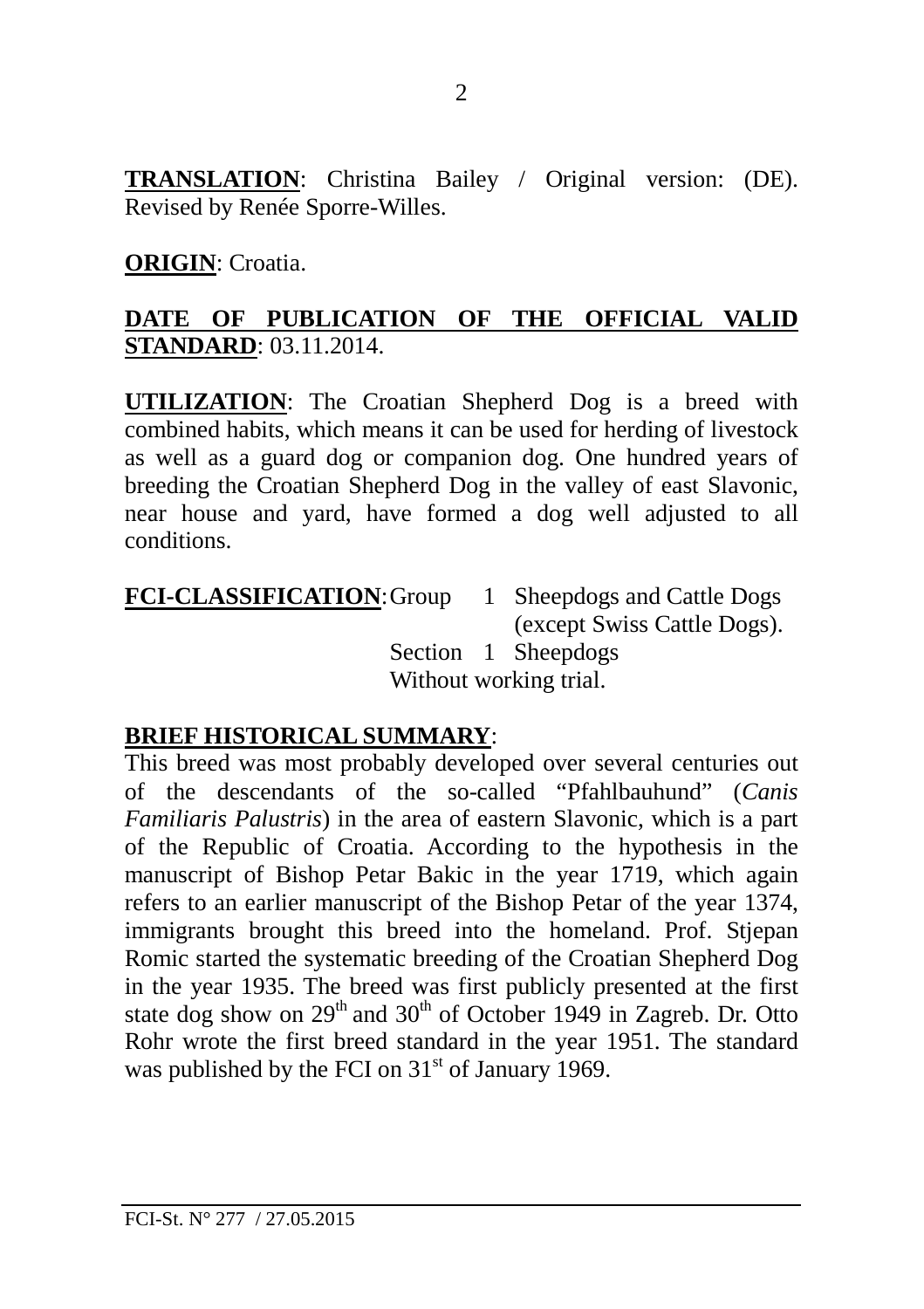**GENERAL APPEARANCE**: The Croatian Shepherd Dog is a medium sized dog with a spitz-type, rustic appearance and a head with a fox-like expression with a characteristic coat and colour.

He gives the impression of a proud, agile, strong, compact but on no accounts coarse dog.

#### **IMPORTANT PROPORTIONS**:

Rectangular body; length to exceed height at the withers. Females can be slightly longer than males.

Height to the elbow is 50% of the height at the withers.

The length of skull to slightly exceed the length of muzzle.

**BEHAVIOUR/TEMPERAMENT**: The Croatian Shepherd Dog has a lively temperament and balanced disposition; it is fond of and devoted to his owner. He must neither be aggressive nor nervous and has to be interested in everything that happens in his surroundings. This breed has an inherited sense for the work with domestic animals. The characteristics of this breed are astuteness, courage, liveliness, endurance, patience and level-headedness during work. The breed is easy to train.

# **HEAD**

The head shape like a blunt wedge. The skull and muzzle lines are parallel.

#### CRANIAL REGION:

Skull: Seen from all sides it is harmoniously rounded. The width of the skull is not more than half of the whole length of the head. The oval shape of the skull is characteristic. The frontal furrow is not very pronounced. The superciliary arches are not pronounced. Occipital protuberance slightly pronounced.

Stop: Moderately developed in depth and length.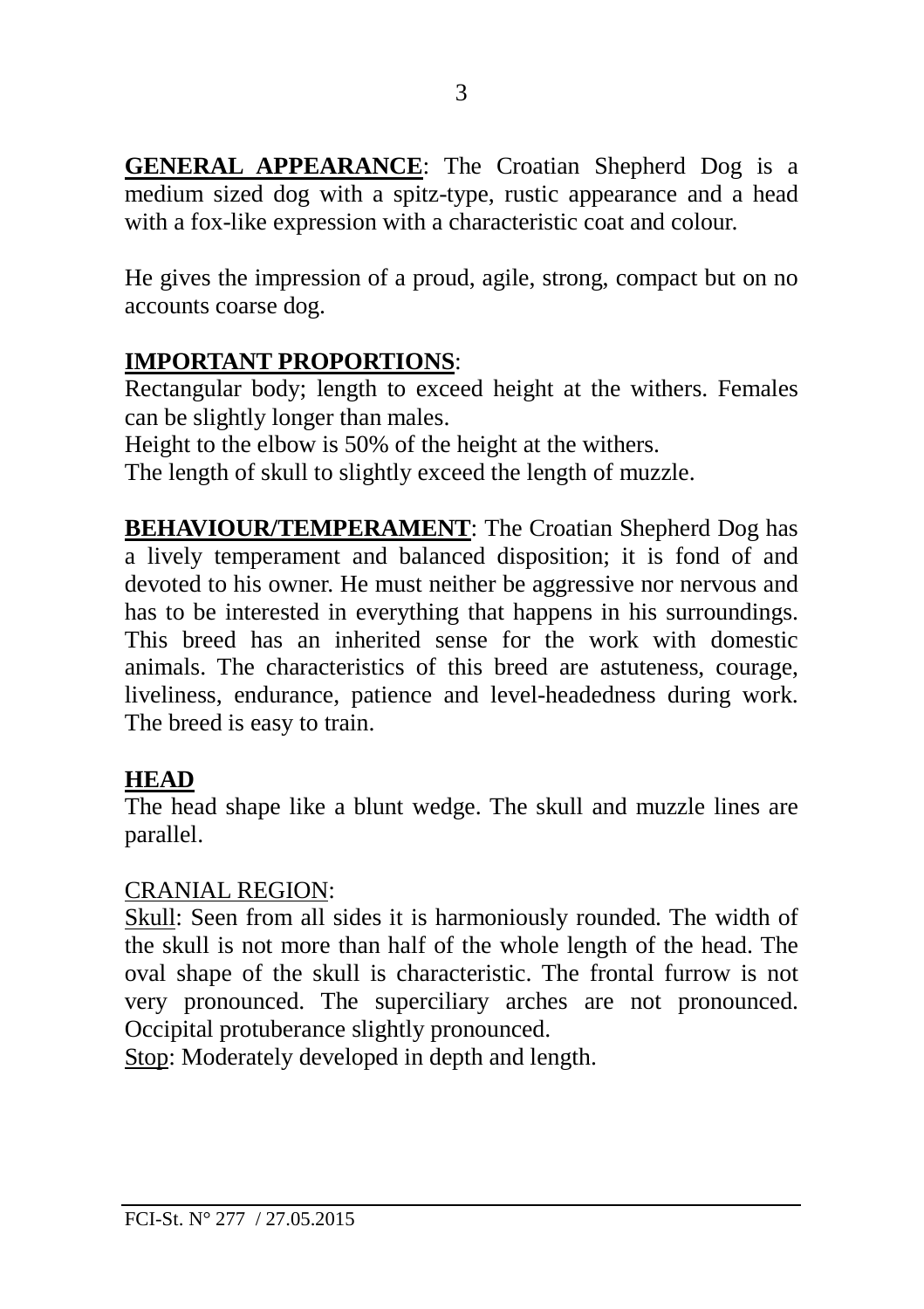FACIAL REGION:

Nose: Must not be set higher or lower than the nose bridge. The tip of the nose is rounded. The nostrils have to be well open but not too pronounced. The nose and the inside of the nostrils have to be completely black pigmented.

Muzzle: Tapers towards the nose in the shape of a wedge. The nose bridge is straight and parallel with the line of the skull. The lower jaw has to be strong and harmoniously developed.

Lips: Of medium thickness, tight fitting to the jaw; the visible parts are pigmented black. The labial commissure is not visible.

Jaws/Teeth: The jaws are strong well developed and the teeth are white and placed evenly in the jaw. Scissor bite but a pincer bite is tolerated. The incisors are placed vertically into the jaws. A complete bite is desirable (42 teeth in accordance with the dental formula). The missing of premolars PM1 and molars M3 is not taken into account. The missing of other teeth is undesirable.

Cheeks: Not very pronounced but lean, rounded and well muscled.

Eyes: Of medium size, oval shaped, set in an angle of 30–40 degrees. The eyeball is neither bulging nor placed deeply. The eye colour varies from black to dark chestnut brown. The eyelids must not be loose and not show any signs of Entropion or Ectropion. The eyelids have to be completely black-pigmented. The expression has to be intelligent, lively and inquisitive.

Ears: Of an even triangular shape with slightly rounded tips. They are set on a line, which follows from the tip of the nose and the inner eye corner. The size of the ears must be well proportioned to the size of the head. The ears can be carried either pricked or semi-pricked. The semi-pricked ear should be erect to  $3/\overline{5}^{th}$  of the length and the tip, the upper  $2/5<sup>th</sup>$  should be folded down. A-symmetrically carried ears is a fault; the same applies to inadequate firm ears which bend more or less during action.

**NECK**: Of medium length, muscular, tapers towards the head, well connected with the body. Its upper and lower lines are straight. It is carried in an angle of 45 degrees to the horizontal line and has to be without wrinkles. The neck appears to be stronger due to the profuse mane, which is especially distinctive in males.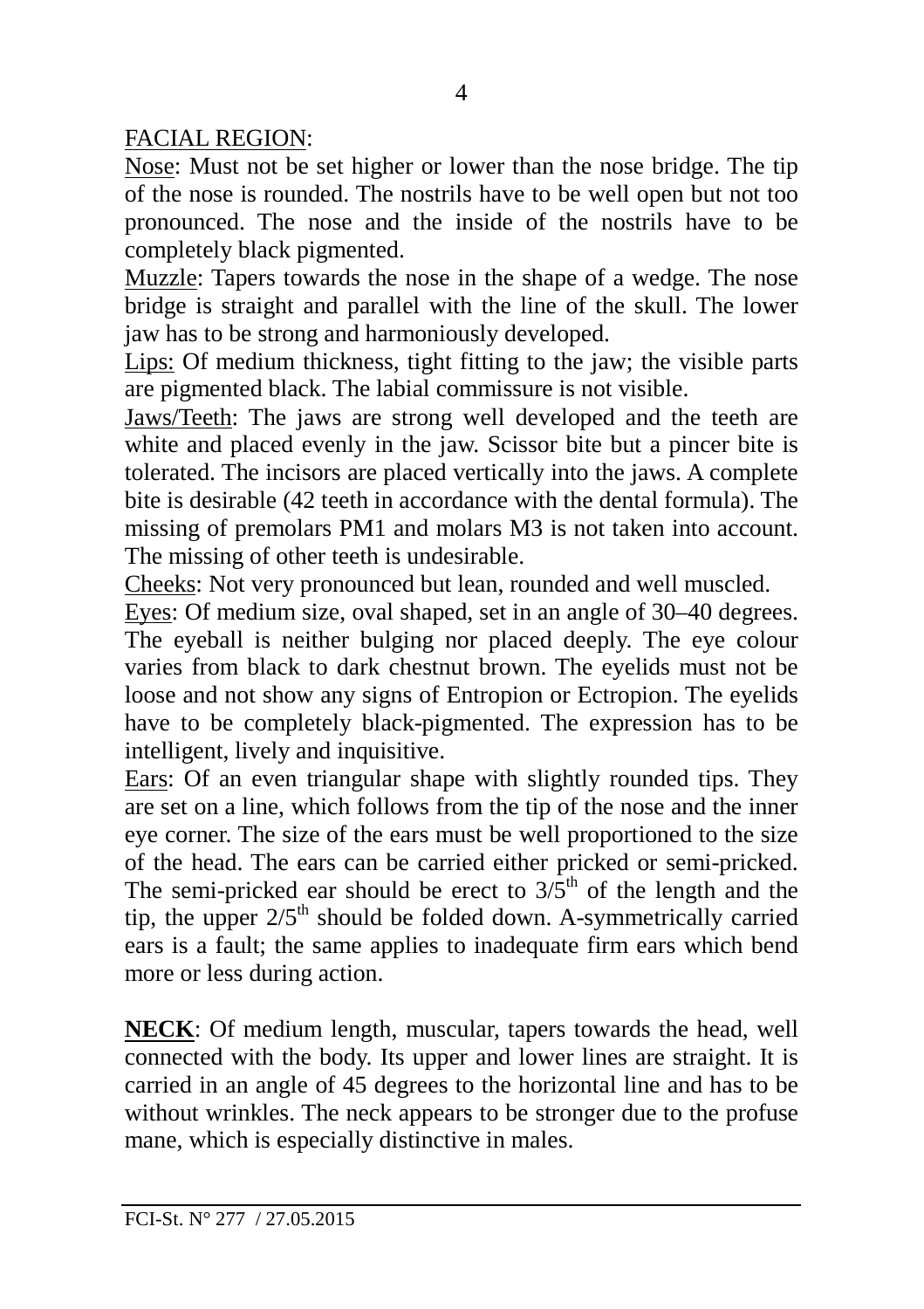**BODY**: Strong, harmoniously developed still elegant. The body outline is of rectangular shape, which means that body length slightly exceeds the height at the withers, in males by 8-10% and in females by 8-12%.

Withers: Slightly prominent with a gradual transition to the neck.

Back: Straight, horizontal, well muscled. When moving the back should be firm.

Loin: Short, well muscled, well connected to the back and the croup, the transition to the top line is hardly visible. In females the loin is slightly longer than in males.

Croup: Well muscled, strong, broad, slightly rounded and slightly oblique.

Chest: Deep, broad, capacious but not barrelled. The ribcage to reach down to the elbow. The ribs are well sprung.

Underline and belly: Underline has a slight rise from sternum to belly, which has a slight tuck up.

**TAIL:** The tail is a continuation of the line of the croup, strong at the root, gradually tapering towards the tip of the tail, set moderately high. Stretched downwards it should reach the hock joint or be slightly longer, (ca 2–3 cm. longer. At rest it is carried below the topline and usually in the shape of a sabre or hook. When the dog is alert the tail is carried above the topline, either in a sickle shape, ring or rolled, in case of the latter it may lean on to the back. It is profusely covered with hair. There are also dogs, which are born tail less or with a short tail, which is permitted.

# **LIMBS**

# FOREQUARTERS:

General appearance: In good proportion to the body. The height of the forearms from the ground to the elbow is ca 50% of the height to the withers. The bone is strong but not coarse and with strong musculature. The imagine line which goes through the shoulders, the elbows, the axis of the forearm and the foot is parallel with the middle body axis of the dog and vertical to the ground.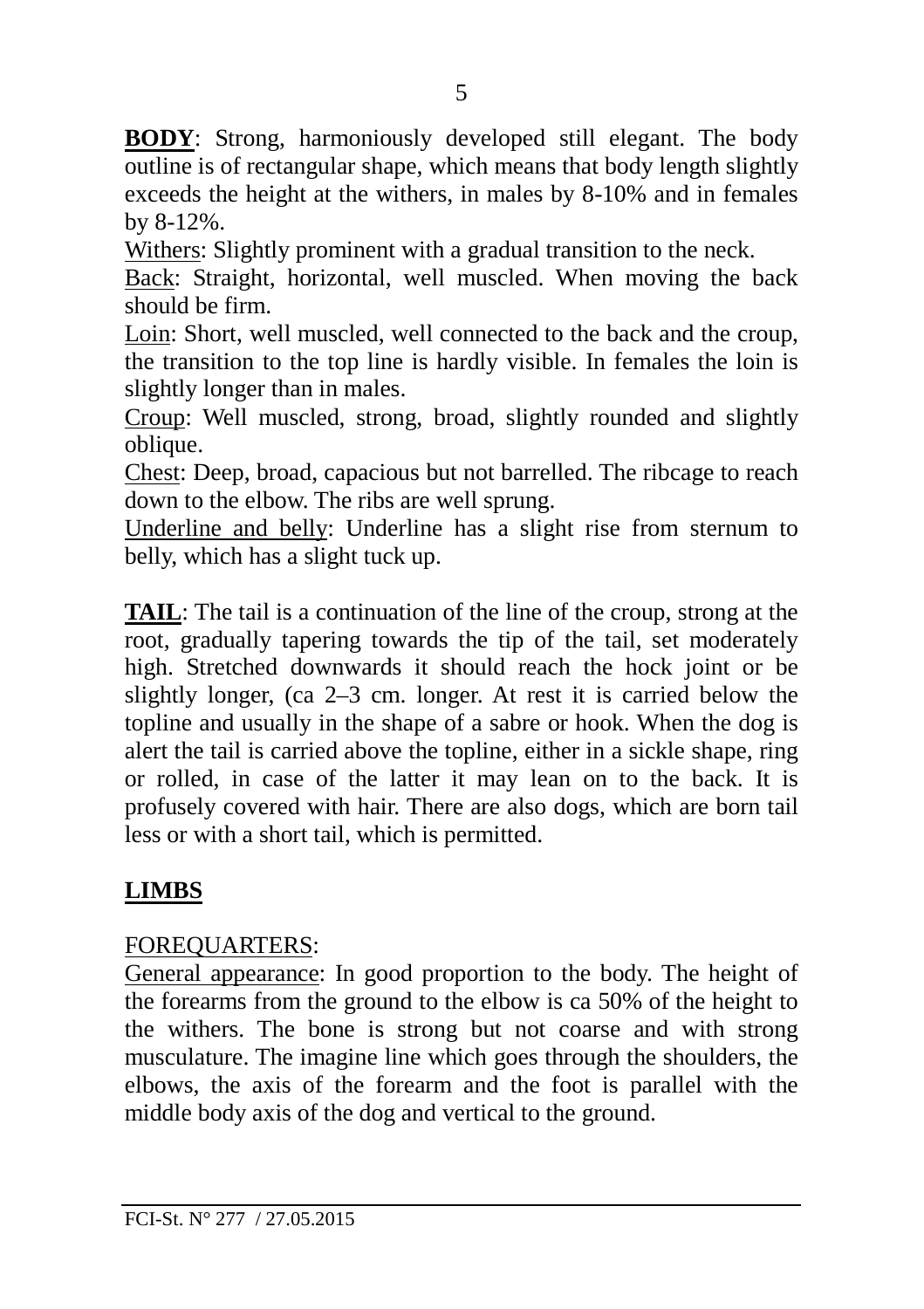Shoulder: Of medium length, rounded at the top, well fitted to the body, forming an angle of 90–110 degrees with the upper arm, which allows the elbow normal movements. The muscle tone is strongly developed.

Upper arm: Well connected to the body, well muscled and strong, sloping in an angle of 50 degrees to the horizontal line. Parallel seen from front.

Elbow: Well fitting to the body.

Forearm: Vertical and muscular. The elbow is placed on a parallel line with the middle axis of the body. Parallel seen from front. The bone is strong and has to be in proportion to the body.

Carpus (Wrist): In extension of the vertical forearm line, elastic; the pisiform bone should be well pronounced.

Metacarpus (Pastern): Short and elastic. Seen from the front, it should be on the same line as the forearm axis. In profile it is slightly sloping.

Forefeet: Oval in shape and with tight and well arched toes. The pads are firm, elastic and black pigmented. The nails are strong, curved and also black pigmented.

#### HINDQUARTERS:

General appearance: Strong but not too heavy, elastic in action, with medium angulations.

Thigh: Long, broad, well muscled. The backside is slightly rounded.

Lower thigh: Muscular. It forms an angle of 55–60 degrees to the horizontal line.

Hock joint: Strong, firm and broad. The imagined vertical lines, which go through the tip of the hocks, have to be parallel.

Metatarsus (Rear pastern): Strong, elastic. In an angle of 80–90 degrees towards the ground.

Hind feet: Oval in shape but slightly longer than the forefeet. The pads are firm, elastic and black pigmented. The nails are strong, curved and also black pigmented. There might be single or double dewclaws. With or without either is permitted and of the same value.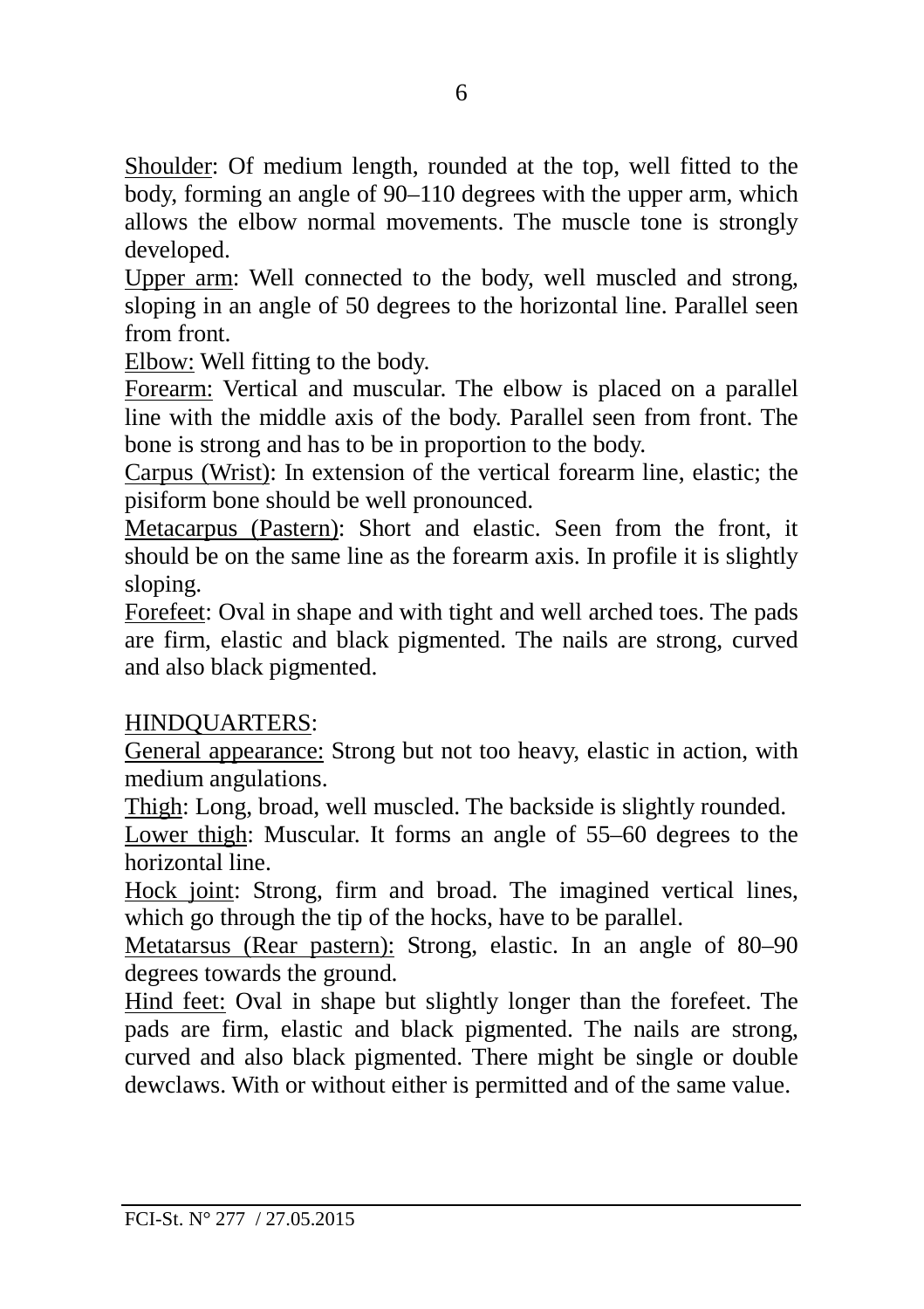**GAIT/MOVEMENT**: The reach is substantial and with a strong drive. The movement has to be harmonious; there must be no twitching. During action the back has to keep preferably still. The limbs neither to cross over nor be lifted high. The trot is the preferred gait, as it tires the dog the least when working with livestock.

**SKIN**: The skin on head has to be tight and must not show any wrinkles. Elastic and thin, especially in the area of the ears and the forearms. The skin has to be well fitting to the body and pigmented in a slate colour.

The eyelids, the nose leather, the inside of the nostrils, the outer area of the lips, the pads, the nails, the area of the anus, in females also the part of the vulva have to be pigmented black. The inside of the lips must also be well pigmented as well as the gum, the darker the **better** 

# **COAT**

Hair: Profuse, dense, relatively soft of good quality, this means that it is neither woolly nor harsh to the touch. It consists of a topcoat and an undercoat. The topcoat is wavy to curly with a length of 6–14 cm; it is a stand off and elastic coat. There must be no parting on the back.

The undercoat is dense, compact and soft; together with the topcoat it forms an excellent protecting cover for the dog. Long hair to be found on the neck (mane), on the back, on the croup, the rib area, on the back part of the forearms (fringes), trousers on the hind legs (culottes) as well as on the tail (flag), unless the tail is short. The longest coat is at the culottes and near the root of the tail. At the parting between the short hair on forehead and the longer hair on back of skull, length is around 3,5 cm.

The short hair is straight with a length of  $1-1.7$  cm. It is on the muzzle, the forehead, on the ears, around the eyes, on the cheeks, on the front part of the forelegs and also on Carpus and Metacarpus. On the hind legs the hair is short on the feet and from the Metatarsus to the hock. Females usually have slightly shorter hair and less profuse coat than males.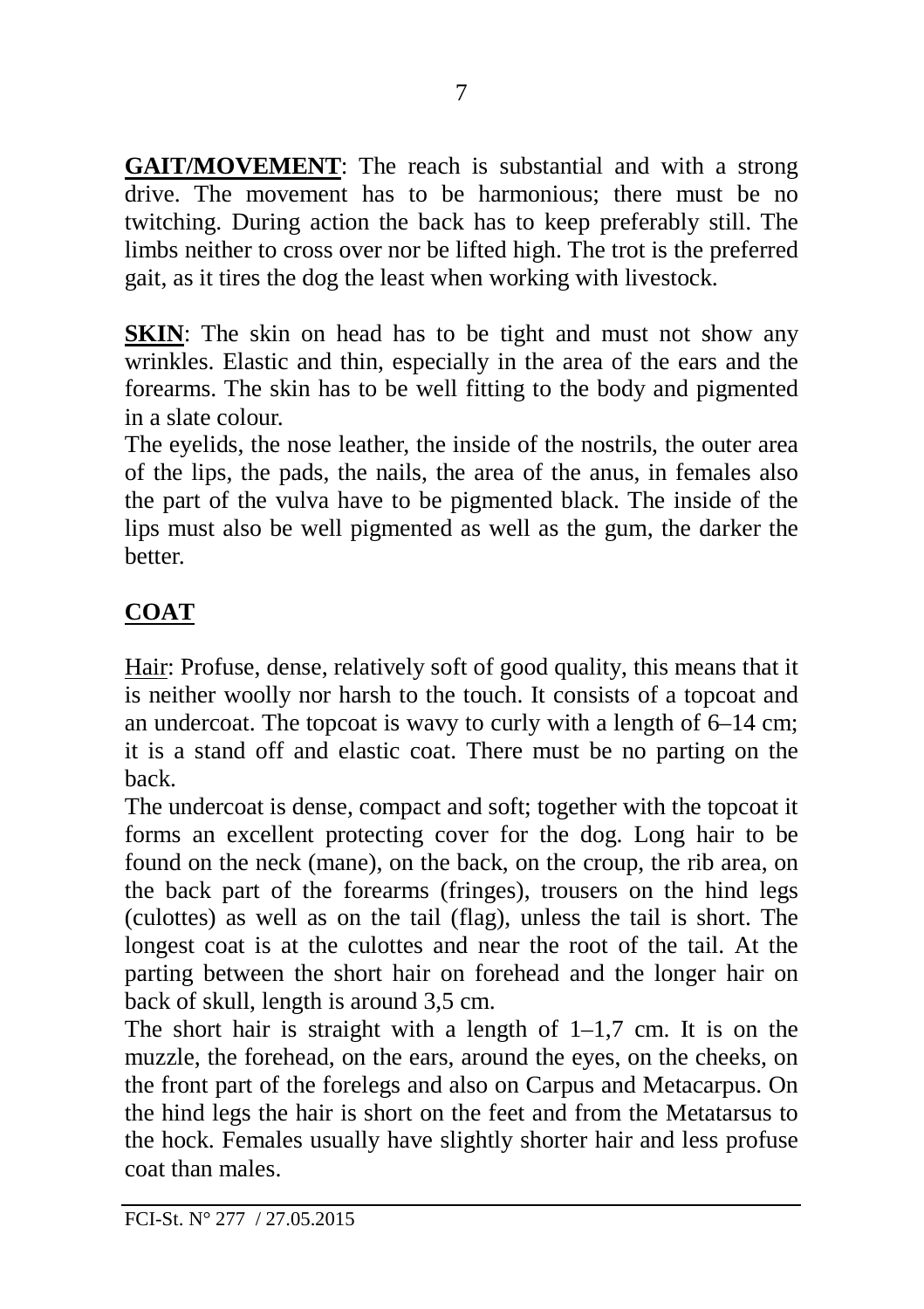Colour: The colour is black. A few white hairs, evenly spread over the basic colour (provided they are hardly visible) are allowed. White strands as well as body or leg coat, which is completely inter weaved with white hair is not permitted. White marking on the chest is permitted, provided it is small (maximum 5 cm.). White markings on any other body parts are not allowed. The undercoat is definitely black. During the shedding of the coat, the undercoat often goes greyish or sometimes even shows a brown tinge, which is not a fault.

# **SIZE AND WEIGHT:**

Height at the withers: Males: 45–50 cm. Females: 43–48 cm.

Height difference of  $+/- 3$  cm in males and females of excellent type and conformation is tolerated.

# **FAULTS**:

Any departure from the foregoing points should be considered a fault and the seriousness with which the fault should be regarded should be in exact proportion to its degree and its effect upon the health and welfare of the dog and its ability to perform its traditional work.

# **DISQUALIFYING FAULTS**:

- Aggressive or overly shy dogs.
- Any dog clearly showing physical or behavioural abnormalities shall be disqualified.
- Skull shorter than muzzle.
- Untypically short muzzle.
- Nose-bridge very concave or convex.
- Loose or short lips. Lips that is not covering the teeth when the mouth is closed.
- Un-pigmented nose (more than 20%): except in case of temporarily or permanently loss due to injury while working.
- Undershot or overshot mouth, wry mouth.
- Any form of strabismus. Blue eyes.
- Unpigmented eyelids (even when only slightly unpigmented)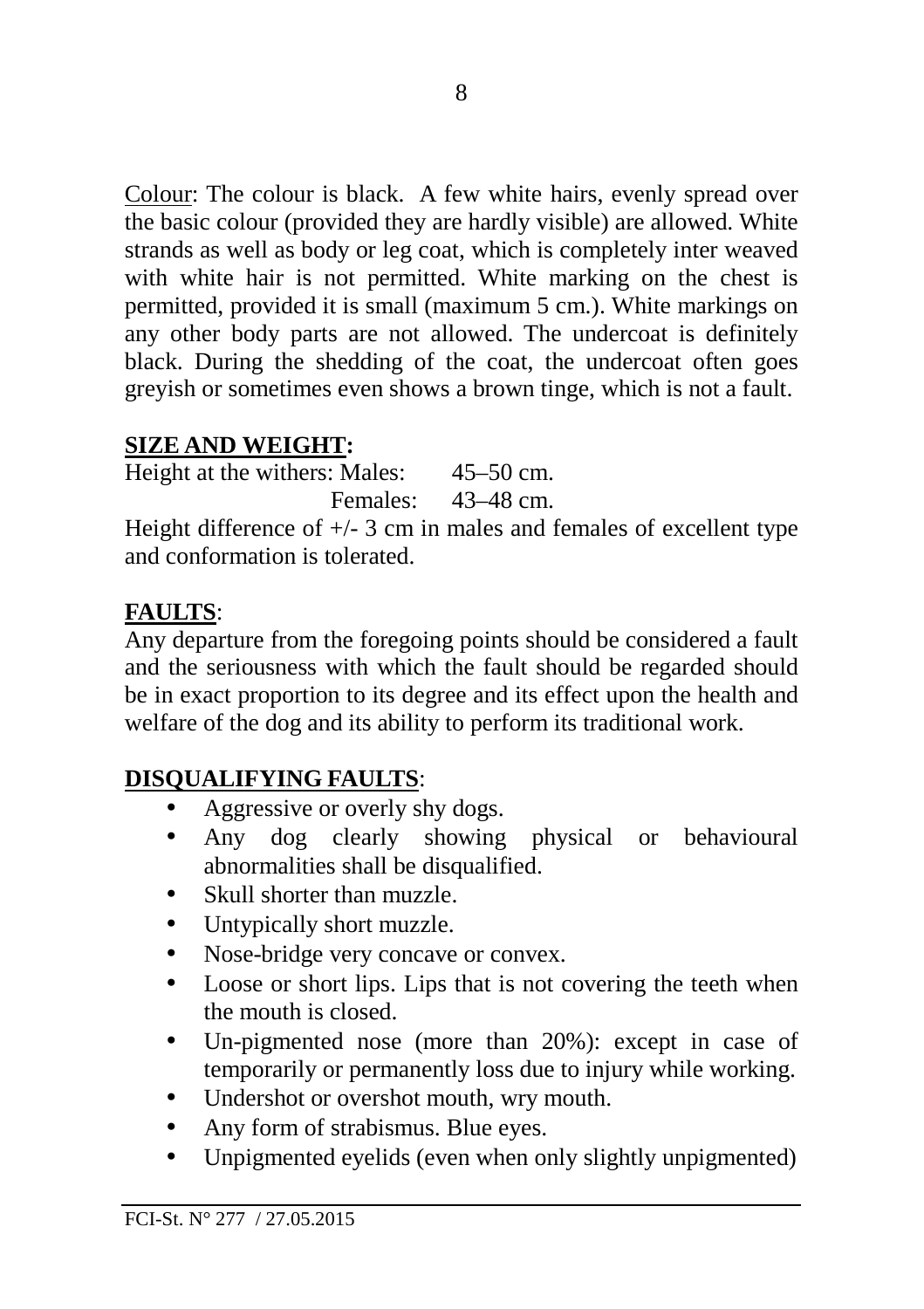- Completely dropped ears or signs of ear corrections.
- Body length shorter than the height at the withers.
- Low legged dog of achondroplastic type.
- Completely unpigmented skin.
- Hair on the withers shorter than 4 cm.
- Completely straight hair, woolly hair.
- Long coat, felted hair over the whole body (corded-like coat).
- White markings or strands on any other part of the body than the chest.
- With white completely interweaved hair on the body and the limbs.
- White markings on the chest which are larger than 8 cm.
- Height at the withers outside the standard.

#### **N.B.**:

- Male animals should have two apparently normal testicles fully descended into the scrotum.
- Only functionally and clinically healthy dogs, with breed typical conformation should be used for breeding.